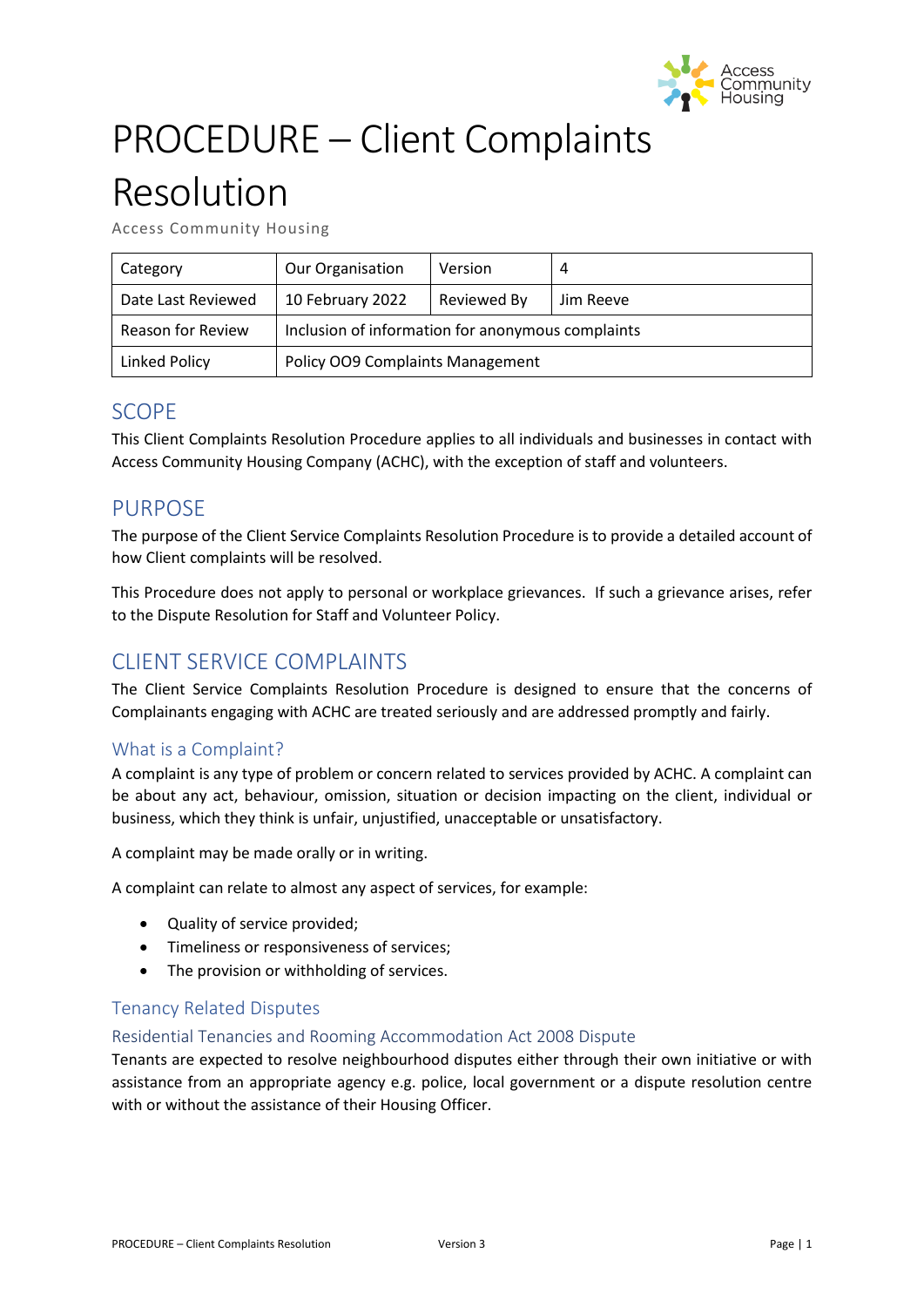The Housing Officer can only be involved in matters related to the Residential Tenancies and Rooming Accommodation Act 2008. If the conflict or grievance is tenancy related and is covered by the Residential Tenancies Act, then the matter should be immediately referred to the Residential Tenancies Authority or a tenant's advocacy service. This information is outlined in the Tenant Information Kit with links to the RTA website. Determination of a conflict referred to the Residential Tenancies Authority shall be deemed to be final.

Tenants will be encouraged to speak directly to the Housing Officer initially to make a complaint or offer feedback on the services of ACHC. In accordance with this policy and procedure tenants have the right to expect that a complaint will be dealt with promptly and confidentially and they will not be penalised for making a complaint or appealing a decision.

A full copy of the policy and procedure will be provided to all tenants.

# A list of external agencies is available for tenants wanting to make a complaint or to offer feedback on services that may include a support provider and rights in action.

## Nuisance Dispute

If an ACHC tenant, a member of their household, or their visitor, causes a dispute or nuisance, the Housing Officer will investigate the matter as soon as possible following the report of the issue.

The Housing Officer will take the following steps to investigate the matter:

- Record the complaint in the contact log with details of date, time, and people involved
- Interview relevant parties; with full details as above
- Speak with a support agency, if applicable;
- Enter the premises (if safe to do so and if necessary, with assistance) to protect the premises from imminent or further damage if necessary.

If the Housing Officer believes that the provisions of any tenancy has been breached they are to act in accordance with Residential Tenancies and Rooming Accommodation Act 2008. The tenant has the right to appeal the decision by the Housing Officer by following the appeals process below. If the investigation by the Housing Officer indicates that the tenant may be subject to harassment or discrimination, the Housing Officer should refer the tenant to a support agency who may be able to assist. In ongoing cases the tenant may be offered relocation to another available property at the discretion of the CEO.

## Dealing with Complaints

A complaint may be made in person, telephone, email or in writing. If a complaint is made in person, the person receiving the complaint shall record the complaint in writing, enter into the relevant file and have the Complainant sign it where possible. Complainants who request assistance to lodge a complaint will be referred to an advocacy service for support.

Members of the Board of Directors and its employees will always act and conduct themselves in a courteous and professional manner and are expected to have a clear understanding of the Client Service Complaints Resolution Process. Information and Privacy must always be observed by staff and only those directly involved in a compliant process need access to that information.

Immediately upon receipt, complaints will be triaged according to the Complaints Resolution Procedure outlined below. The assessment of the complaint should be carried out by the most senior ACHC representative available.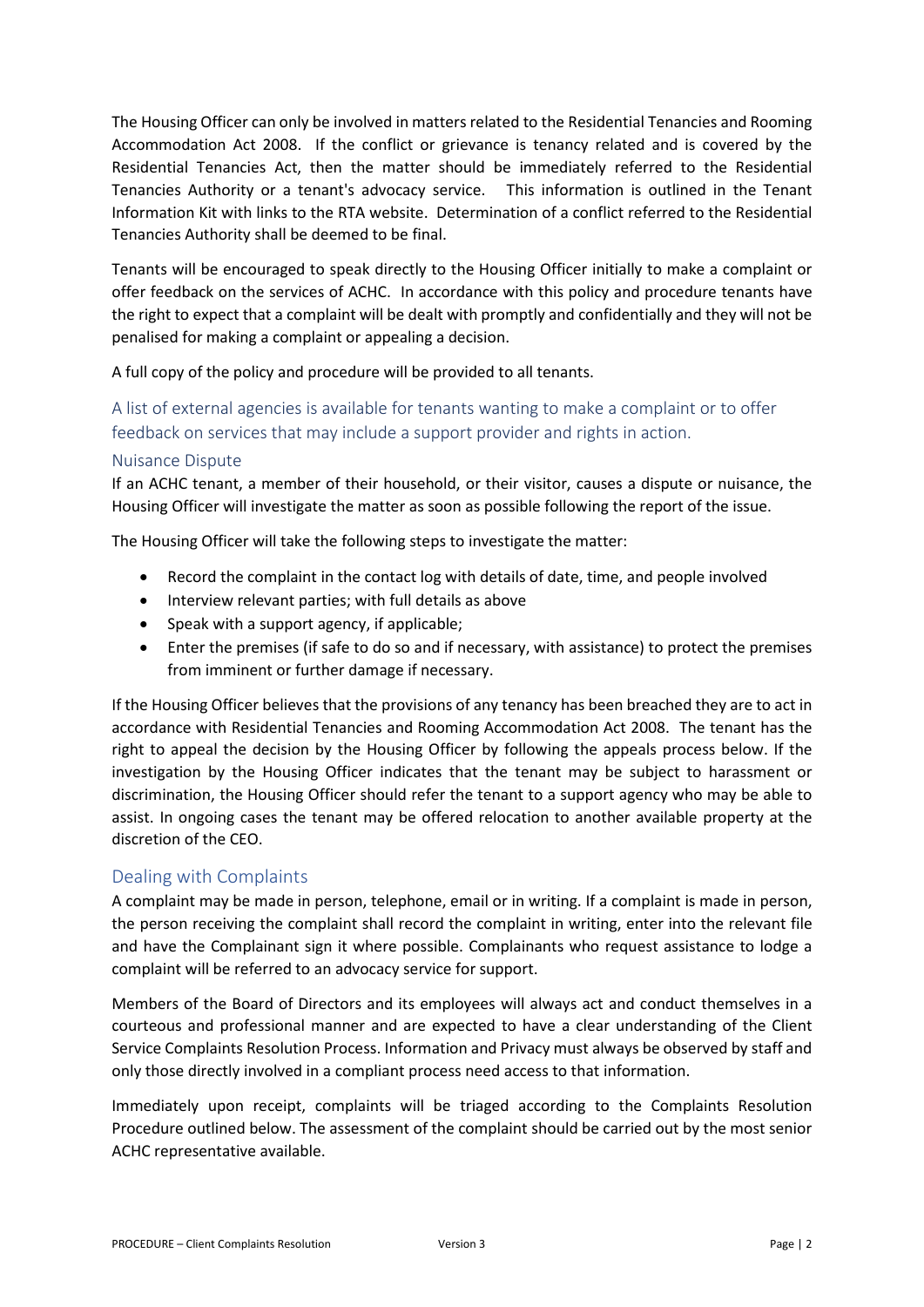All new complaints, and any remedial action taken will be included in the monthly Chief Executive Officers report to the Board.

## Complaints Resolution Procedure

Whenever a complaint is received, ACHC will endeavour to address the complaint in line with the following assessment and triage procedure.



## *Level 1: Easily Resolved Issues or Incidents Requiring Minimal Intervention*

This type of complaint is most often received verbally but may be received in writing.

The persons making the complaint is directed to the appropriate employee, given an opportunity to discuss the issue and request assistance to resolve the complaint.

The employee will inform the Complainant of ACHC's Client Complaints Resolution Process and if necessary refer this to the Chief Executive Officer.

Attempts should be made in the first instance to resolve a complaint or inquiry in a simple and informal way.

The complaint should be discussed in the first instance by phone or in-person, if anything more than minimal communication is required, the parties should agree to meet in person to discuss and aim to resolve the complaint together.

If the Complainant is not satisfied with the response the Employee will inform the Complainant they can make a formal complaint, preferably in writing, and arrange the assistance of an interpreter if required.

### *Level 2: More Complex Issue or Incident Requiring Intervention From Key Personnel*

If the issue or incident cannot be resolved in an informal way a more formal process will commence.

The Chief Executive Officer must be immediately made aware of the complaint, record it in the complaints register and provide a written acknowledgement within 48 hours.

The party raising the complaint should be requested to notify ACHC of the issue that requires addressing and advise of what actions are required to address those complaints.

Within 21 days, ACHC must respond in writing to the issues of complaint and the actions which are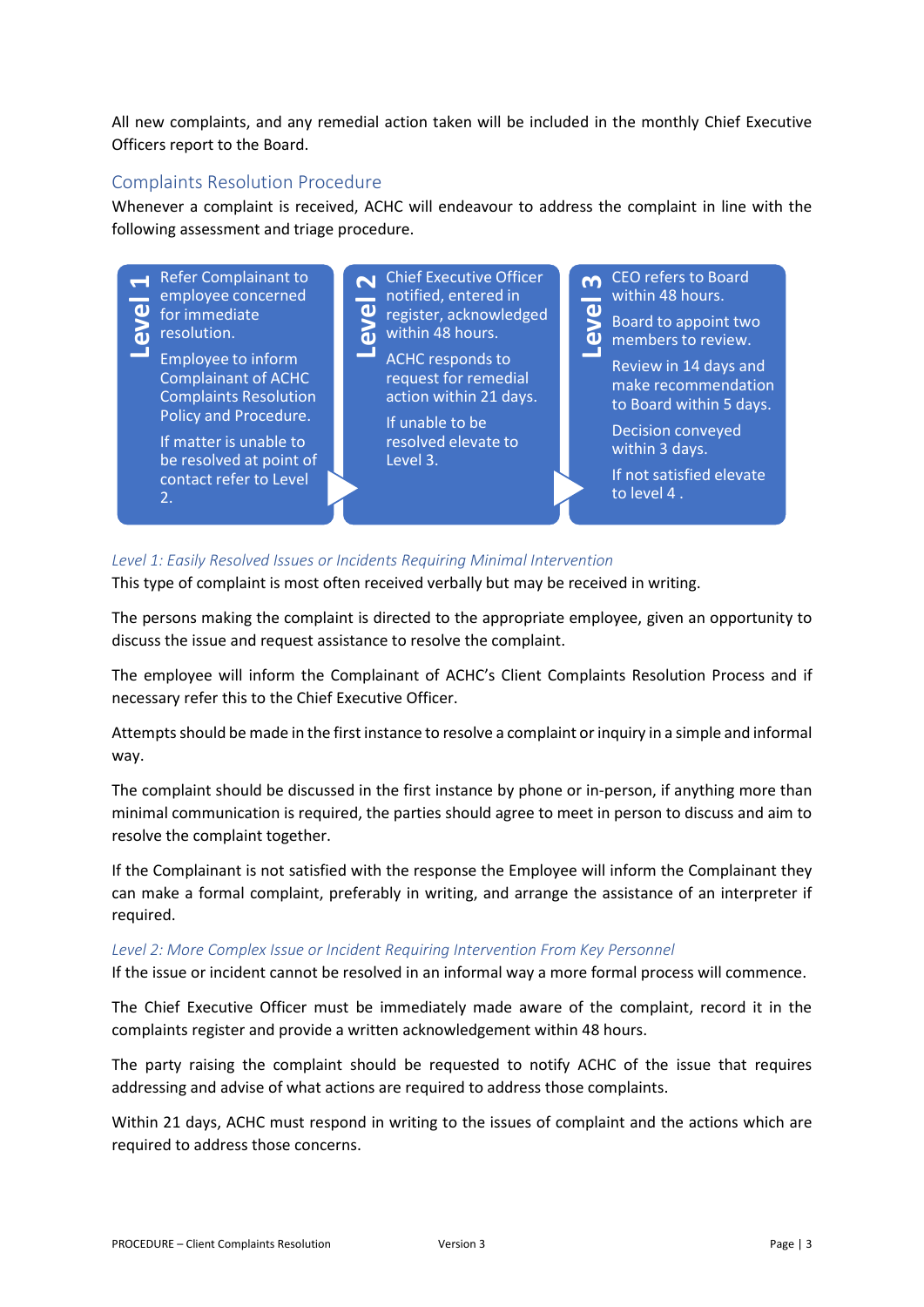The parties are to then implement an agreed solution to the issue of concern within an agreed time frame.

If the Complainant is not satisfied the matter will be elevated to a level 3 complaint

#### *Level 3: Issues That Are Unable to Be Resolved by The Chief Executive Officer.*

If a Complainant is not satisfied with the way the Chief Executive Officer has handled a complaint or where the complaint involves the Chief Executive Officer, the matter will be referred to the Board of Directors within 48 hours.

The Board of Directors will appoint two members to review the complaint and make a recommendation to the Board.

The nominated members will meet within with 14 days of receiving the complaint to consider the matter.

Once a decision has been reached the full Board will be informed of the recommendation within five days of the decision.

The Complainant will be advised within three days of the Board ratification of the decision.

Persons who may bring a complaint and are dissatisfied with the outcome may appeal the decision within seven days of being notified in writing of the decision. In an appeal, a mediator approved by both parties will be appointed to hear the grievance and seek resolution.



*Level 4: Critical Incidents Requiring External Intervention or Complaints Unable To Be Satisfactorily Resolved By The Board*

#### Critical Incident

In the event of a critical incident, the Chief Executive Officer will advise the Chair and Board of Directors immediately by email.

The Chief Executive Officer will also telephone the Chair to advise of the incident.

The Chair will consider the Chief Executive Officers recommendation regarding the management of the incident moving forward and how it is to be managed.

The incident will be recorded in the Complaints register and written notification of the incident is to